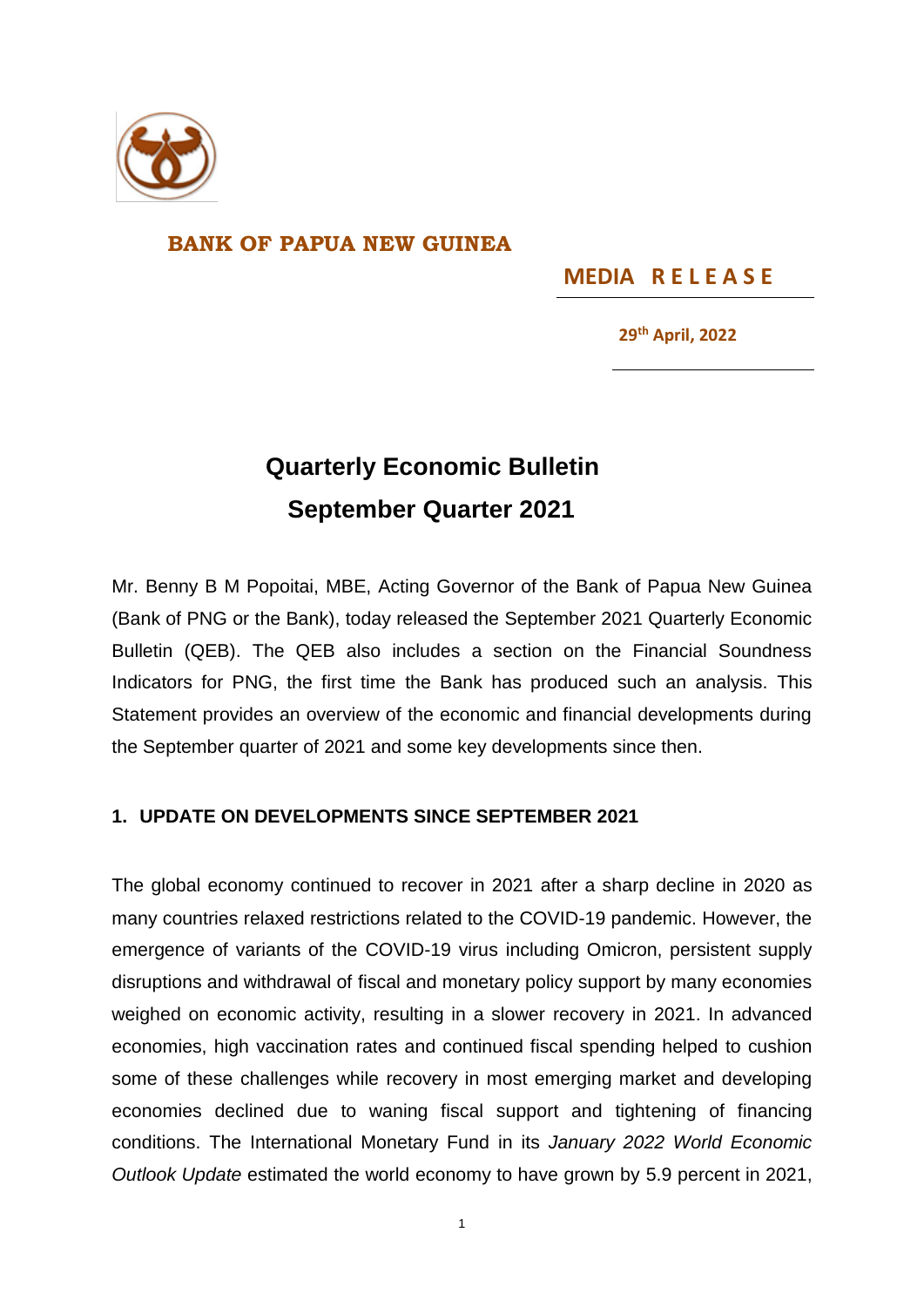and forecast a lower growth of 4.4 percent in 2022. Inflation has increased and is expected to remain elevated due to rebound in economic activity, supply disruptions and higher energy and food prices. In the United States (US), economic activity grew at a slower pace as consumer and investment spending slowed down. In China, growth slowed due to disruptions from recent COVID-19 outbreaks, a decline in real estate investment and a faster than expected withdrawal of public investment. Growth in the larger emerging market economies remained weak largely due to a rise in the spread of the COVID-19 Delta variant, slower vaccination rates and withdrawal of fiscal support. Acting Governor Popoitai noted that new and ongoing impact of the Covid-19 pandemic poses unique policy challenges for many economies. Most emerging and developing economies have reduced their fiscal support as increased spending to stimulate their economies have resulted in record high levels of foreign and domestic debt.

According to the latest international commodity price data published by the World Bank in January 2021, prices for all energy commodities continued to increase in the December quarter of 2021, compared to the September quarter, while the price of precious metals declined. Energy prices increased by 16.5 percent, reflecting higher prices for natural gas, coal and oil due to the recovery from demand and supply constraints. Non-energy prices also increased by 3.1 percent, with price increases for coffee, palm oil and tea, while the price of logs and cocoa declined. Prices of precious metals declined by 0.4 percent, reflecting the fall in the prices of gold. The Acting Governor stated that the improvement in international commodity prices is beneficial to PNG commodity exporters. He urged the Government to continue to support and diversify the agricultural/forestry/fishing sector including downstream processing to increase value added production and improve foreign exchange inflows.

Global inflation continued to rise in the second half of 2021 due to higher global food and energy prices, persistent supply chain disruptions and recovery in demand. The rise in prices prompted some central banks to unwind their accommodative monetary policies to curb inflationary pressures. At the same time, some emerging market and developing countries reduced their fiscal support as high pandemic induced spending narrowed their fiscal space and flared up interest rates. The US recorded an inflation rate of 7.0 percent by the end of 2021, the highest in 40 years. In the following months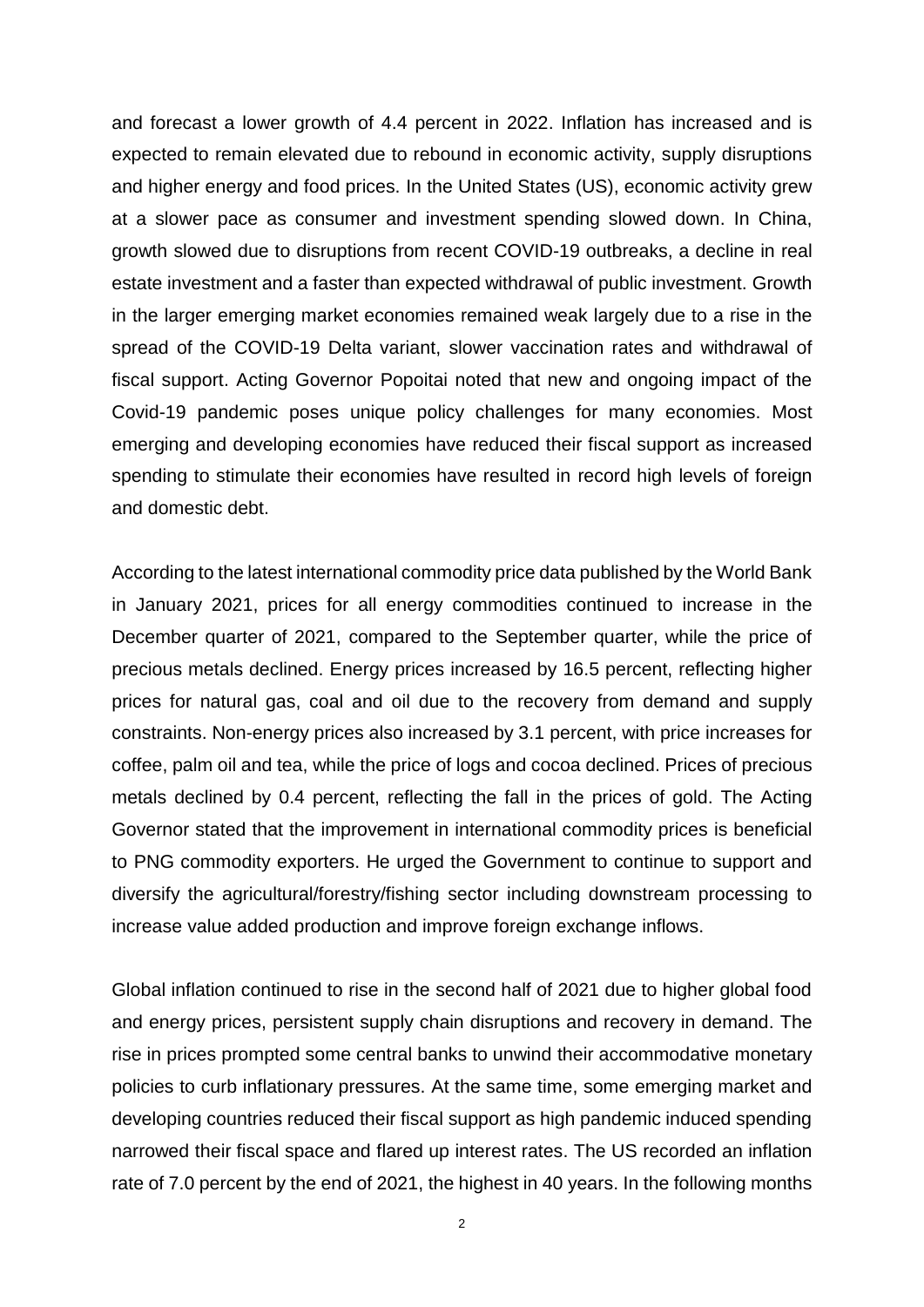to March 2022, this prompted an increase in the US Federal Funds Reserve rate by 0.25 percentage points from zero percent, the first increase since December 2018 with expectations of six more increases in 2022. Acting Governor Popoitai warned that the increase in global inflation is already having a direct impact on domestic inflation, exacerbated by the current Russia-Ukraine War; which may derail the recovery in the domestic economy. Changes to the US Fed funds rate will affect PNG through its respective impact on the inflation levels of our major trading partners and the impact of the resulting appreciation of the USD on the PGK. Moreover, the current Russian-Ukrainian War has already put pressure on oil and food prices (wheat/grains and vegetable oil) prices given that these two countries are major producers of these items. In recent months, we have seen prices for these items, especially fuel prices, increase significantly.

The annual inflation outcome in the December quarter of 2021 was 5.7 percent as released by the National Statistical Office (NSO) following an increase of 4.3 percent in the September quarter. The Acting Governor cautioned that the increase in inflation reflected higher imported inflation driven by high energy prices including crude oil prices and pandemic induced supply disruptions. The December quarter inflation outcome reflected price increases in the 'Education, 'Alcoholic Beverages, Tobacco and Betelnut', 'Transportation', 'Food and Non-Alcoholic Beverages', 'Health' 'Miscellaneous', 'Housing', and 'Clothing and footwear' expenditure groups of 20.0 percent, 8.8 percent, 7.7 percent, 6.6 percent, 5.2 percent, 4.3 percent, 2.1 percent and 1.1 percent, respectively. These more than offset declines of 3.5 percent and 2.5 percent in the 'Restaurants and Hotels' and 'Communication' expenditure groups, respectively.

The Bank of PNG has maintained its accommodative monetary policy stance since the easing in March 2020 to support economic recovery. The Kina Facility Rate (KFR) and Cash Reserve Requirement (CRR) remained at 3.0 percent and 7.0 percent, respectively.

The Acting Governor noted that the average daily kina exchange rate appreciated against all the major currencies, except the United States dollar. Over the year to 31<sup>st</sup> March 2022, the kina appreciated against the Japanese yen by 2.1 percent to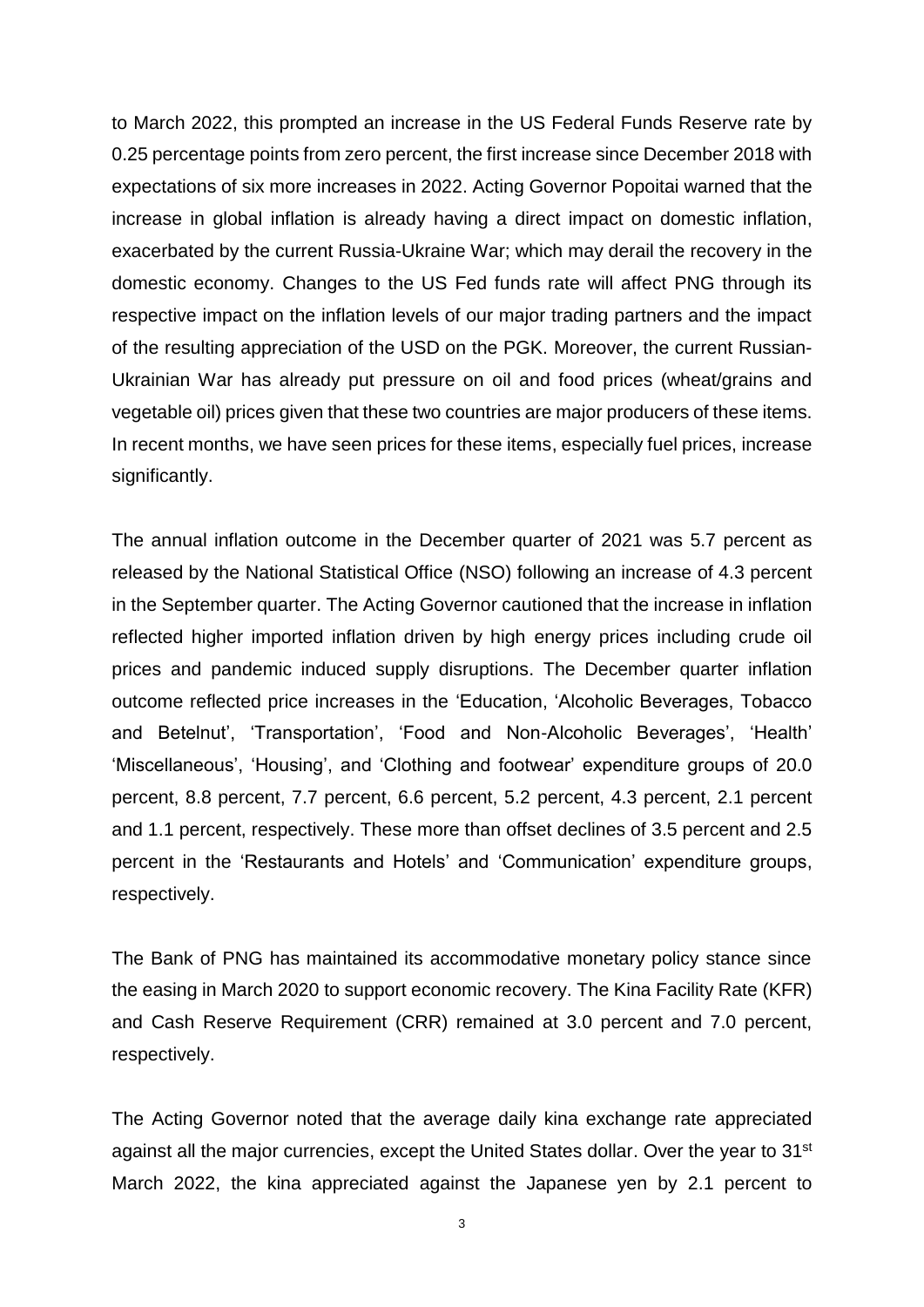¥34.5900, the euro by 1.8 percent to €0. 2543, the Australian dollar by 0.4 percent to A\$0.3796 and the British pound sterling by 0.3 percent to £0.2163. The US dollar, for the first time since 16 November 2020, dropped by 10 basis points to US\$0.2840. These currency movements led to an increase in the Trade Weighted Index (TWI) by 0.5 percent to 27.67 over the period.

Acting Governor Popoitai stated that the level of foreign exchange reserves as at 31<sup>st</sup> December 2021, was US\$3,290.35 (K11,346.02) million. As at 31st January 2022, the gross foreign exchange reserves fell to US\$3,233.24 (K11,149.11) million, mainly reflecting the Central Bank's interventions in the foreign exchange market and for repayments of Government loans. The Acting Governor noted that the Central Bank is responsible to manage the country's foreign exchange reserves prudently to ensure that current and future needs of the economy are met adequately. He reiterated that the export sector is the primary source of foreign exchange inflows and not the Central Bank. The Bank intervenes in the foreign exchange market to supply foreign currency when necessary. In fact, the Central Bank has been intervening consistently on a monthly basis of US\$50-US\$60 million since 2020 due to the shortage of foreign exchange. With the export sector not consistently providing sufficient foreign currency to meet the high import demand in the domestic market, a higher than sustainable intervention by the Central Bank will only deplete foreign exchange reserves. For this reason, the Central Bank will always be prudent and responsible in the management of the country's reserves.

## **2. OVERVIEW OF THE DEVELOPMENTS IN THE SEPTEMBER QUARTER OF 2021**

Economic indicators available to the Bank continue to point to an improvement in the third quarter of 2021. The growth in the global economy associated with the fiscal stimulus and monetary expansion, and some easing of containment measures and supply chain disruptions continue to have a positive impact on domestic economic activity. The pick-up in global trade resulted in higher demand and prices for PNG's export commodities resulting in a higher export receipts and contributed to the overall balance of payments recording a surplus. The preliminary data on private sector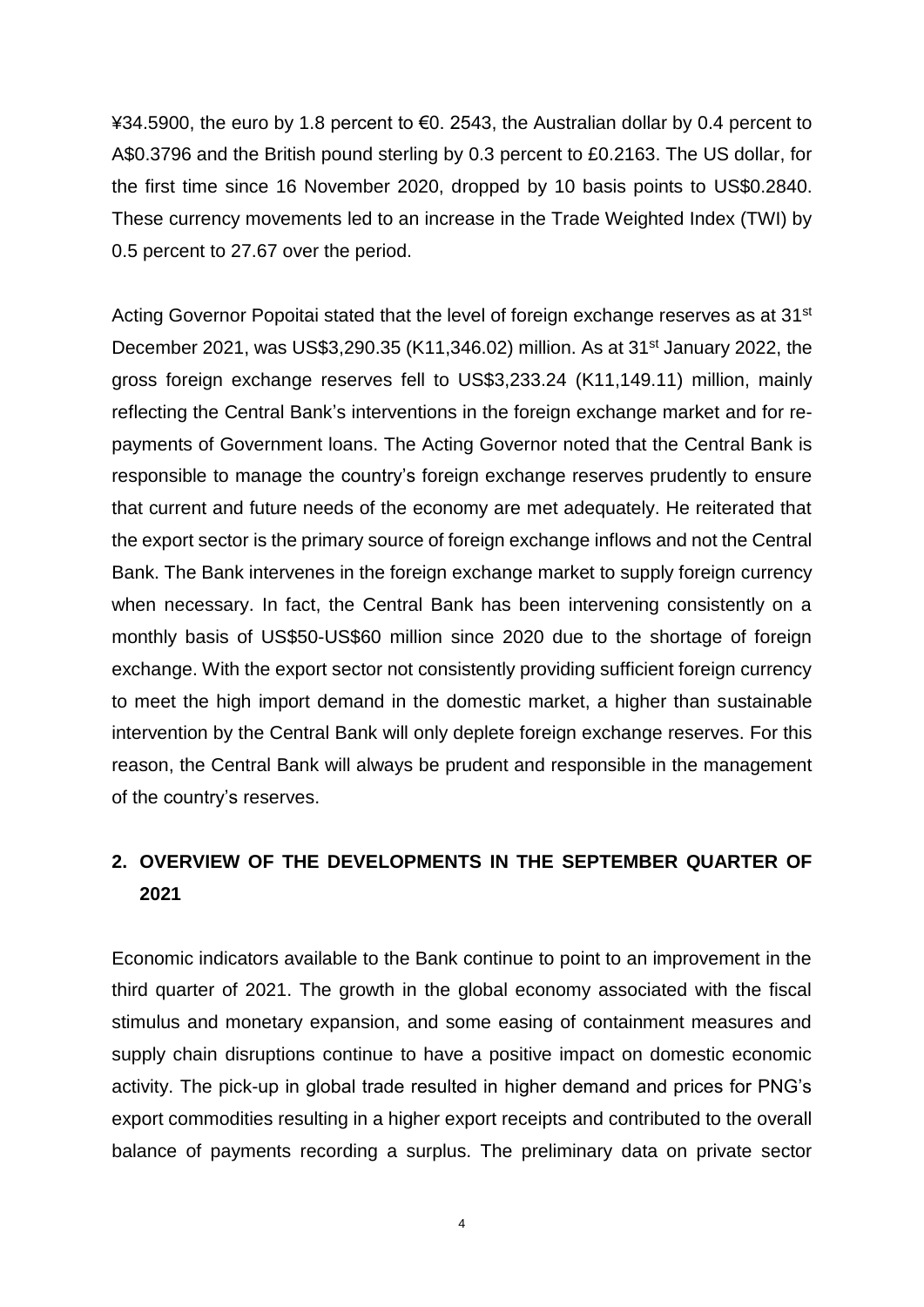activity indicate that employment levels increased in the September quarter, as well as the total nominal value of sales by the private sector.

The average daily kina exchange rate appreciated against all major currencies except the US dollar, which remained stable. As a result, the Trade Weighted Index (TWI) increased by 2.1 percent to 27.31. Annual headline inflation was 4.3 percent in the September quarter 2021, higher than 3.3 percent in the June quarter mainly reflecting high energy prices. To support the economic recovery, the Bank maintained an accommodative monetary policy stance by keeping the Kina Facility Rate (KFR) unchanged at 3.00 percent.

Data from the Bank's Business Liaison Survey (BLS) show that the total nominal value of sales in the formal private sector increased by 3.9 percent in the September quarter of 2021, compared to an increase of 14.5 percent in the previous quarter. Excluding the mineral sector, sales increased by 4.9 percent in the September quarter, compared to an increase of 10.1 percent in the previous quarter. By sector, sales increased in the transportation, wholesale, financial/business/other services, manufacturing, retail and mineral sectors, while it declined in the agriculture/forestry/fishing and construction sectors. By region, sales increased in the Highlands, Morobe, NCD and Islands regions whilst it declined in the Momase (excluding Morobe) and Southern (excluding NCD) regions. Over the year to September 2021, total sales increased by 24.5 percent, compared to a decline of 22.5 percent over the corresponding period of 2020. Excluding the mineral sector, sales increased by 20.6 percent over the year to September 2021, compared to a decline of 13.3 percent over the corresponding period of 2020.

The Bank's Employment Index shows that the level of employment in the formal private sector increased by 0.9 percent in the September quarter of 2021, compared to an increase of 0.5 percent in the previous quarter. Excluding the mineral sector, the level of employment increased by 0.8 percent. By sector, the level of employment increased in the construction, financial/business and other services, transport, mineral, manufacturing, and wholesale sectors, while it declined in the retail and agriculture/forestry/fishing sectors. By region, the level of employment increased in the NCD, Highlands and Momase regions, while it declined in the Southern, Morobe and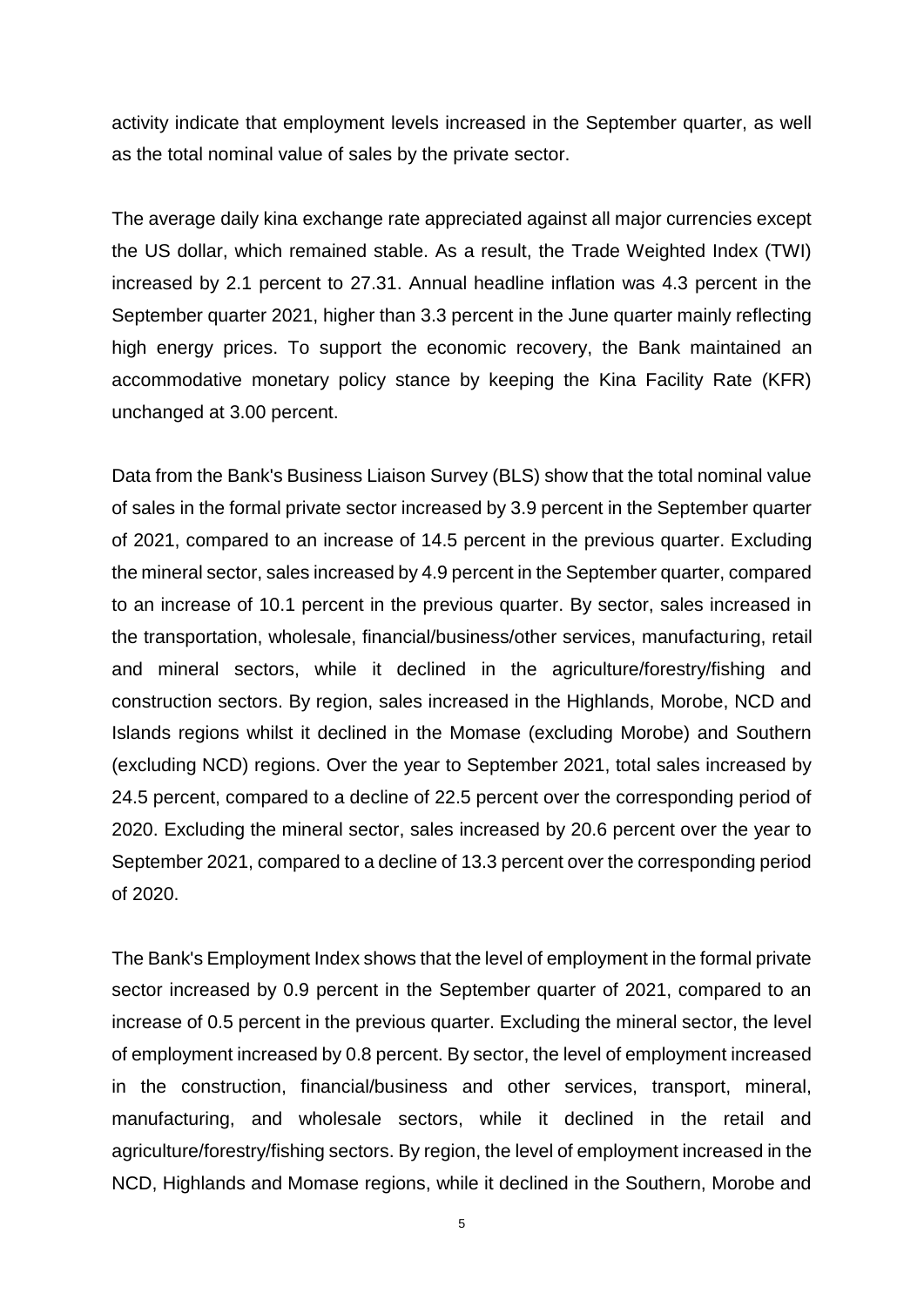Islands regions. Over the year to September 2021, the total level of employment increased by 1.8 percent, compared to a decline of 6.5 percent in the corresponding period of 2020. Excluding the mineral sector, the level of employment increased by 0.3 percent over the year to September 2021, compared to a decline of 2.7 percent in the corresponding period of 2020.

Quarterly headline inflation, as measured by the Consumer Price Index (CPI), increased by 0.3 percent in the September quarter of 2021, compared to an increase of 2.5 percent in the previous quarter. There were increases in the 'Household Equipment', 'Recreation', 'Transport', 'Housing', 'Miscellaneous', 'Food and Non-Alcoholic Beverages', 'Restaurants and Hotels', and 'Health' expenditure groups, which more than offset decreases in the 'Alcoholic Beverages, Tobacco and Betelnut', 'Clothing and Footwear', and 'Communication' expenditure groups. The 'Education' expenditure group recorded no price change in the quarter. By urban centre, prices increased in all the surveyed centres except Lae. Annual headline inflation was 4.3 percent in the September quarter, compared to an increase of 3.3 percent in the June quarter of 2021.

In the September quarter of 2021, the US dollar appreciated against all major currencies except the Japanese yen. It appreciated against the Australian dollar by 4.5 percent, the euro by 1.9 percent and the pound sterling by 1.4 percent, while it depreciated against the yen by 0.6 percent.

In the September quarter of 2021, the average daily kina exchange rate appreciated against all major currencies except the US dollar in which it remained constant. The kina appreciated against the Australian dollar by 4.7 percent to A\$0.3879, against the euro by 2.1 percent to  $\epsilon$ 0.2417, against the pound sterling by 1.4 percent to £0.2068 and against the Japanese yen by 0.6 percent to ¥31.3862, while it remained unchanged against US dollar at US\$0.2850. These currency movements resulted in the TWI appreciating by 2.1 percent to 27.31.

The weighted average kina price of PNG's export commodities, excluding LNG, increased by 20.7 percent in the September quarter of 2021, compared to an increase of 2.5 percent in the corresponding quarter of 2020. There was an increase of 16.0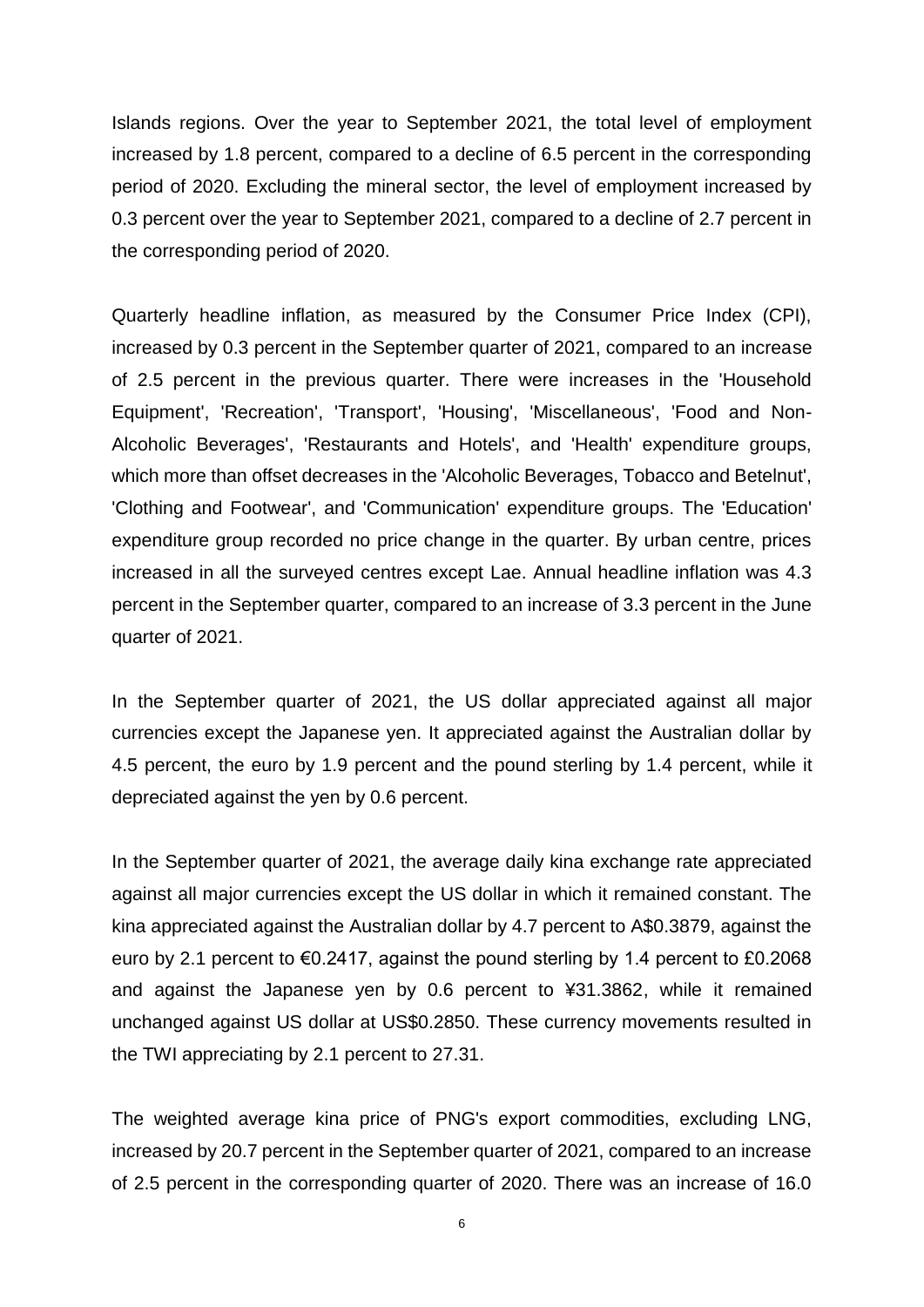percent in the weighted average price of mineral exports, compared to an increase of 8.2 percent in the corresponding quarter of 2020, reflecting higher kina prices for copper, crude oil, nickel, cobalt and condensate, combined with the depreciation of the kina against the US dollar. For agricultural, logs and marine product exports, the weighted average kina price increased by 41.7 percent, compared to a decline of 18.7 percent in the corresponding quarter of 2020. There were higher prices of all nonmineral export commodities, except for tea, logs and marine products. Excluding log exports, the weighted average kina price of agricultural and marine product exports increased by 57.7 percent in the quarter, compared to a decline of 22.5 percent in the corresponding quarter of 2020. The overall increase in kina export price stemmed from higher international prices for most of PNG's export commodities.

There was an overall balance of payments surplus of K582 million for the nine months to September 2021, compared to a deficit of K650 million in the corresponding period of 2020. This was due to a surplus in the current account, which more than offset a deficit in the capital and financial account.

The current account recorded a surplus of K16,166 million for the nine months to September 2021, compared to a surplus of K11,442 million in the corresponding period of 2020. This was due to a higher trade account surplus and net transfer receipts, which more than offset higher net service and income payments.

The deficit in the capital and financial account was due to outflows from direct and other investments reflecting related party transactions and build-up in foreign currency account balances of mining, oil and LNG companies combined with net Government loan repayments, respectively.

The level of gross foreign exchange reserves at the end of September 2021 was K8,890.2 (US\$2,578.2) million, sufficient for 7.8 months of total and 13.6 months of non-mineral import covers.

The Central Bank continued to maintain an accommodative stance of monetary policy during the September quarter of 2021, by keeping the Kina Facility Rate (KFR) unchanged at 3.00 percent. The stance was to support the economic recovery from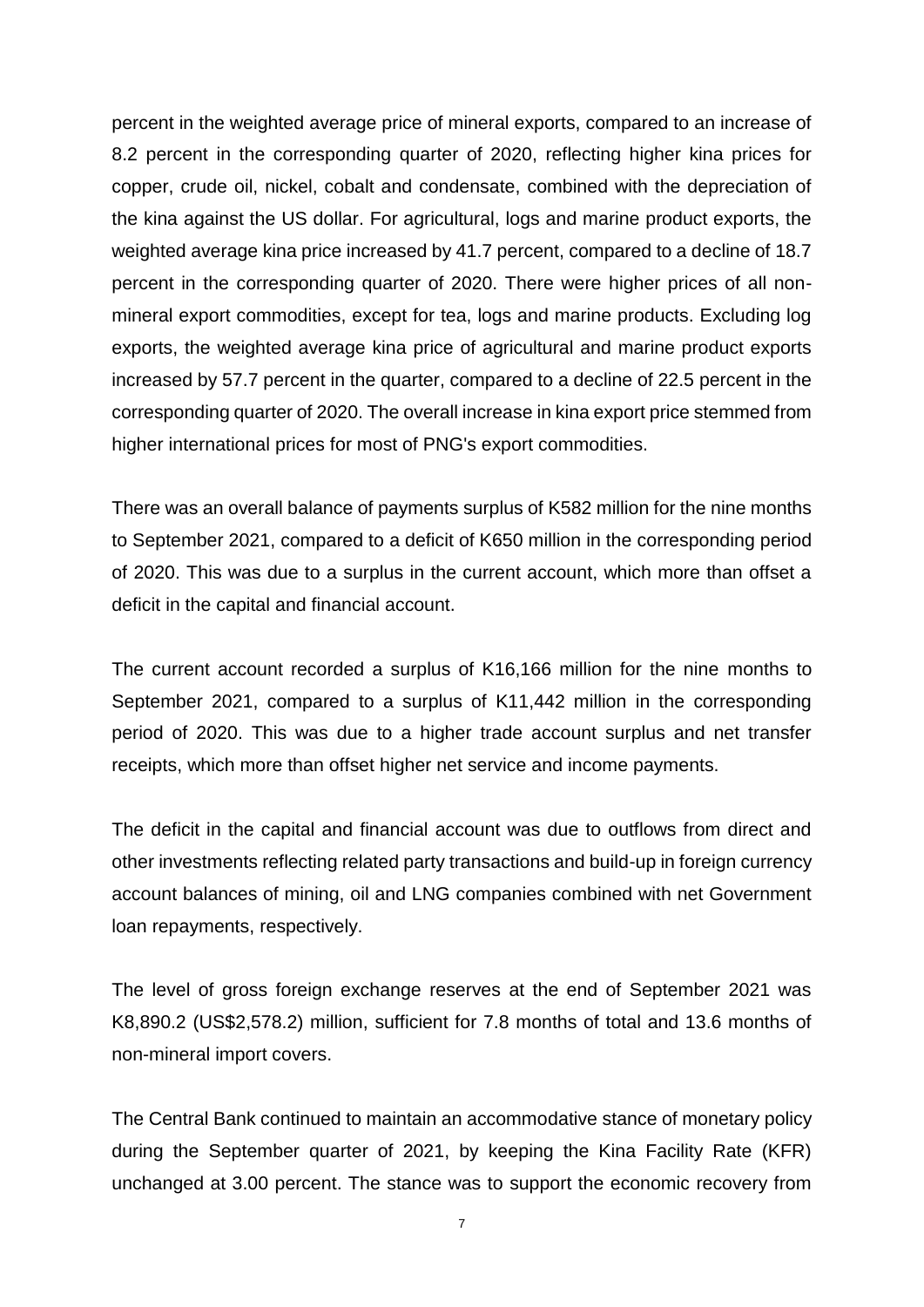the COVID-19 pandemic. The Repurchase Agreement (Repo) Facility dealing margins were maintained at 100 basis points on both sides of the KFR.

The average level of broad money supply (M3\*) increased by 2.1 percent in the September quarter of 2021, compared to an increase of 2.8 percent in the quarter. This was due to an increase in the average net domestic claims of the banking system, which more than offset a decline in the average net foreign assets (NFA). The average net domestic claims, excluding net claims on the Central Government, declined by 0.5 percent in the September quarter of 2021, compared to a decline of 2.4 percent in the previous quarter. The decline was driven by decreases in the average net claims by the other financial corporations and public non-financial corporations, which more than offset an increase by the private sector.

The average level of monetary base (reserve money) increased by 4.5 percent in the September quarter of 2021, compared to an increase of 0.1 percent in the previous quarter. This was due to increases in the average level of liabilities to other depository corporations (ODCs) at the Central Bank, especially deposits of commercial banks, and currency in circulation.

The NFA of the Financial Corporations (FCs), comprising DCs and other financial corporations (OFCs), declined by 19.9 percent to K8,340.3 million in the September quarter of 2021, compared to an increase of 7.4 percent in the previous quarter. This was due to a decline in the NFA of the DCs, which more than offset an increase in the OFCs. For DCs, there was a decline in NFA of the Central Bank due to a decrease in foreign reserves reflecting external loan repayments, including the final Credit Suisse loan, and intervention in the foreign exchange market, while the increase in ODCs' NFA resulted from an increase in the holdings of foreign assets.

Net claims on the Central Government by FCs increased by 4.1 percent to K19,002.0 million in the September quarter of 2021, compared to an increase of 17.4 percent in the previous quarter. This reflected increased holding of Government securities, especially by the commercial banks and drawdown of its deposits by the Government.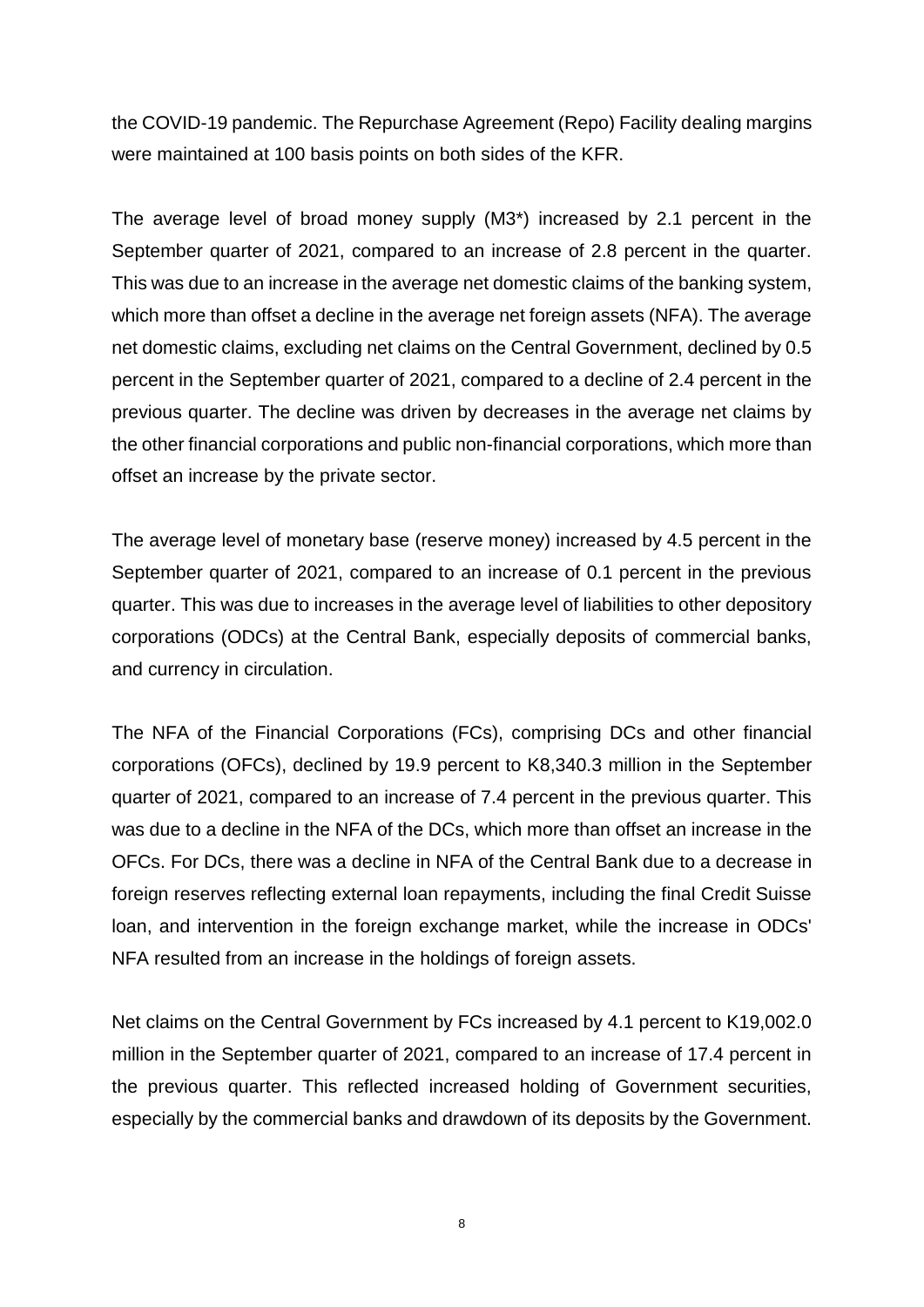In the September quarter of 2021, total domestic credit extended by FCs to the private sector, public non-financial corporations and 'Provincial and Local Level Governments' increased by 0.9 percent to K17,759.1 million, following a decline of 1.8 percent in the previous quarter. Credit to the private sector increased by K171.3 million to K15,874.9 million, while to non-financial corporations it declined by K17.4 million to K1,884.2 million.

Fiscal operations of the National Government over the nine months to September 2021 showed a deficit of K3,335.0 million, compared to a deficit of K3,259.2 million in the corresponding period of 2020.

Total revenue and grants over the nine months to September 2021 was K8,747.6 million, 15.6 percent higher than in the corresponding period of 2020 and is 67.3 percent of the 2021 budgeted amount, compared to the nine months to September 2020. The higher outcome reflected grants received from development partners and higher collections in other direct taxes and goods & services tax (GST).

Total expenditure for the nine months to September 2021 was K12,082.6 million, 11.6 percent higher than in the corresponding period of 2020 and is 61.6 percent of the Budget appropriation. The higher outcome was due to increased capital investment on both national and provincial projects, compared to the same period in 2020.

The developments in revenue and expenditure resulted in the Government recording a deficit of K3,335.0 million in the first nine months of the year. The deficit was financed from both domestic and external sources of K3,019.3 million and K315.7 million, respectively. Net domestic financing comprised of K726.3 million, K1,629.2 million, K408.5 million, K19.3 million and K236.0 million from BPNG, ODCs, OFCs, Public non-financial corporations and other resident sectors, respectively. External borrowing comprised of K228.5 million and K949.5 million from concessional and extraordinary sources, respectively, which more than offset external loan repayments of K862.3 million to commercial sources, including the final payment of the Credit Suisse loan.

Total public (Government) debt outstanding as at the end of September 2021 was K44,393.5 million, an increase of K1,155.5 million from the previous quarter, and is